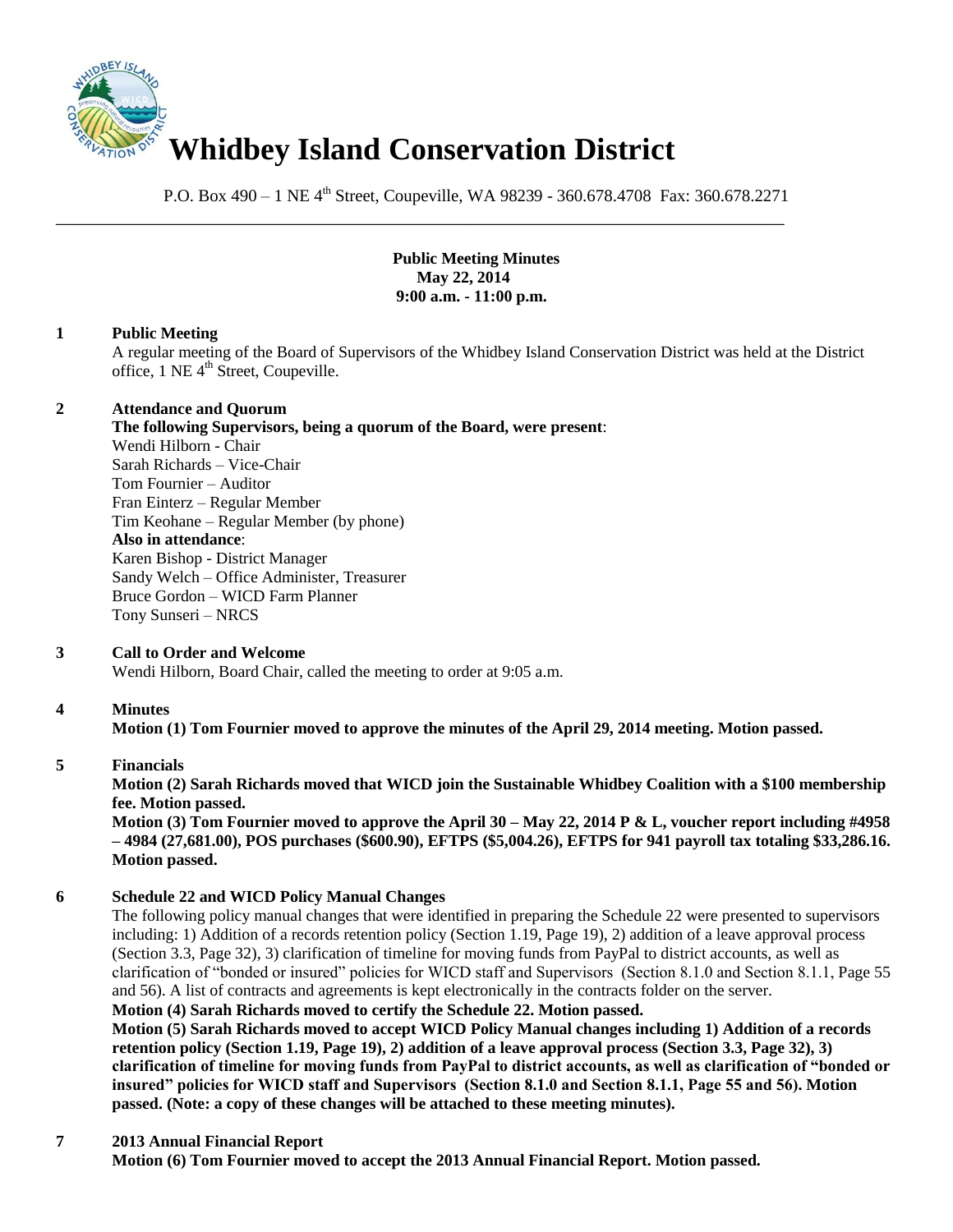### **8 FY15 Work Plan and Budget**

**Motion (7) Wendi Hilborn moved to approve the FY15 Work Plan and Budget. Motion passed.** 

**9 Technology Upgrades** 

**Motion (8) Sarah Richards moved to approve the purchase of 5 IPads for conservation planning (to be assigned to each individual planner) at a total cost not to exceed \$4,000, as funding becomes available. Motion passed.** Whatcom CD, through a recent district efficiency grant, designed several tools to use with the IPads which are intended to streamline the planning processes.

**Motion (9) Wendi Hilborn moved to approve the purchase of 1 laptop to be used for GIS, presentations, and general office use, not to exceed \$1,200. Motion passed.** 

#### **10 Election of WICD Board Officers**

**Motion (10) Tom Fournier moved to continue with the existing WICD Board officers including Chair, Wendi Hilborn; Vice-Chair, Sarah Richards; Auditor, Tom Fournier; and Treasurer, Sandy Welch. Tim Keohane and Fran Einterz will serve as the policy and personnel committee. Motion passed.** 

### **11 District Manager Report – Karen Bishop**

Karen updated the board on:

- the Island County Fish and Wildlife Habitat Conservation Areas update process
- the NRCS Technical Service Provider contract
- staff reviews she recently conducted. Personnel committee will conduct Karen's review in August.
- letter from Peg Tennant (Oak Harbor Farmer's Market/board) regarding CSA distribution at the Oak Harbor Market. Supervisors advised staff to explore other pick-up locations for the CSA.

### **12 Farm Plan Presentation Motion (11) Wendi Hilborn moved to approve Farm Plan #5.14\_1. Motion passed.**

#### **13 NRCS Report – Tony Sunseri**

Tony reported on a recent NRCS lead tour in neighboring counties. Tony updated the board on how NRCS funding was rolling out with the passing of the Farm Bill and how that affects local contract applicants.

**14 Upcoming Dates, Review of Motions, Adjourn**

#### **Action Items**

**Motion (1) Tom Fournier moved to approve the minutes of the April 29, 2014 meeting. Motion passed. Motion (2) Sarah Richards moved that WICD join the Sustainable Whidbey Coalition with a \$100 membership fee. Motion passed.** 

**Motion (3) Tom Fournier moved to approve the April 30 – May 22, 2014 P & L, voucher report including #4958 – 4984 (27,681.00), POS purchases (\$600.90), EFTPS (\$5,004.26), EFTPS for 941 payroll tax totaling \$33,286.16. Motion passed.**

**Motion (4) Sarah Richards moved to certify the Schedule 22. Motion passed.** 

**Motion (5) Sarah Richards moved to accept WICD Policy Manual changes including 1) Addition of a records retention policy (Section 1.19, Page 19), 2) addition of a leave approval process (Section 3.3, Page 32), 3) clarification of timeline for moving funds from PayPal to district accounts, as well as clarification of "bonded or insured" policies for WICD staff and Supervisors (Section 8.1.0 and Section 8.1.1, Page 55 and 56). Motion passed. (Note: a copy of these changes will be attached to these meeting minutes).**

**Motion (6) Tom Fournier moved to accept the 2013 Annual Financial Report. Motion passed.**

**Motion (7) Wendi Hilborn moved to approve the FY15 Work Plan and Budget. Motion passed.** 

**Motion (8) Sarah Richards moved to approve the purchase of 5 IPads for conservation planning (to be assigned to each individual planner) at a total cost not to exceed \$4,000, as funding becomes available. Motion passed. Motion (9) Wendi Hilborn moved to approve the purchase of 1 laptop to be used for GIS, presentations, and general office use, not to exceed \$1,200. Motion passed.** 

**Motion (10) Tom Fournier moved to continue with the existing WICD Board officers including Chair, Wendi Hilborn; Vice-Chair, Sarah Richards; Auditor, Tom Fournier; and Treasurer, Sandy Welch. Tim Keohane and Fran Einterz will serve as the policy and personnel committee. Motion passed.** 

**Motion (11) Wendi Hilborn moved to approve Farm Plan #5.14\_1. Motion passed.**